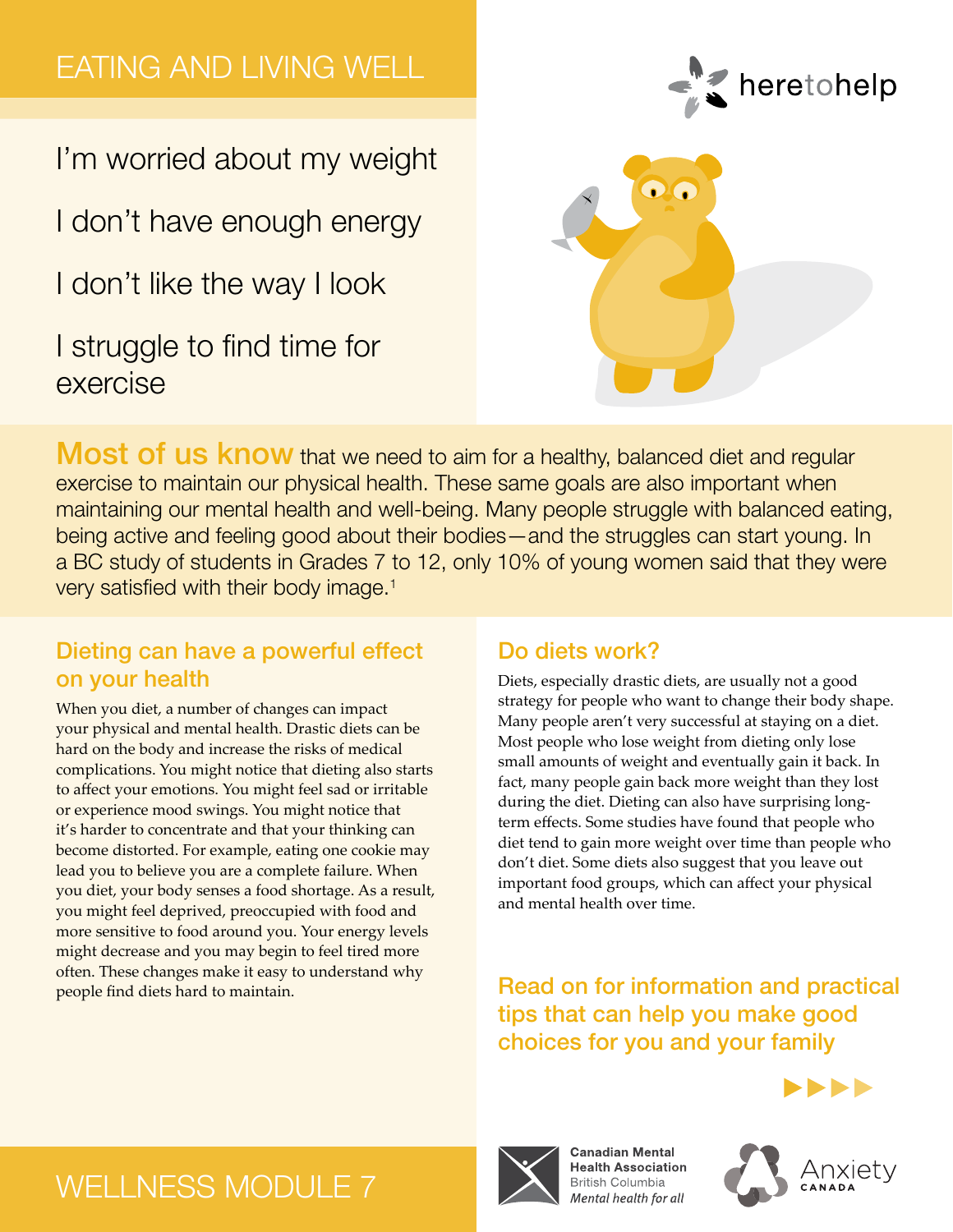# why do so many people diet?

Many people feel unhappy with the way they look and want to be thinner—even if they are of normal weight. We are constantly shown thin body images on television, movies and in magazines. These images are unrealistic for most people to obtain. Your genetic background predisposes you to different shapes and sizes. Also, photographs are often touched up and the people in them often have access to extensive body-shaping exercise regimens or plastic surgeries.

# Examples of unhealthy coping strategies that are considered disordered eating can include: **Examples of unhealthy coping<br>
Examples of unhealthy coping<br>
strategies that are considered<br>
disordered eating can include:<br>
• Not eating enough to maintain a healthy body weight<br>
• Deliberate vomiting<br>
• Excessive exercis**

- Not eating enough to maintain a healthy body weight
- Deliberate vomiting
- Excessive exercise to burn off calories
- Taking laxatives
- Trouble controlling binge eating
- Smoking or vaping to reduce appetite and sense of hunger
- 

Some of these options may seem like they help with weight loss or weight control. Unfortunately, none of these strategies work when it comes to maintaining balanced food intake or a healthy body weight. All of these strategies can also be extremely dangerous to your health. Many of these behaviours can be signs that someone is struggling with an eating disorder. There is help for people when their eating patterns or concern about weight and shape begin to compromise their health

| <b>Feeling bad about</b><br>your body can lead to<br>disordered eating   | With all the emphasis on being thin, it's not surprising that some people obsess about<br>their weight and feel extremely upset about their body shape. Kids and adults who<br>feel this kind of pressure to be thin are at an increased risk for turning to unhealthy<br>coping strategies and developing an eating disorder.                                                                                                                                                                                                                                                                                                                                 |
|--------------------------------------------------------------------------|----------------------------------------------------------------------------------------------------------------------------------------------------------------------------------------------------------------------------------------------------------------------------------------------------------------------------------------------------------------------------------------------------------------------------------------------------------------------------------------------------------------------------------------------------------------------------------------------------------------------------------------------------------------|
| Why do media images<br>make you feel bad?                                | It's natural to feel unhappy with your body when you compare yourself to unrealistic<br>images. You're more likely to feel this way if you already feel down or dissatisfied<br>with how you look, or when you don't feel supported by the people in your life.<br>It can be tempting to believe that you would be happier if you lost weight. Media<br>images often show that being thin makes you happy, successful and in control of<br>your life. Sadly, there also continues to be widespread discrimination and stigma<br>directed towards those who are overweight or obese. In reality, both happy and<br>unhappy people come in all shapes and sizes. |
| If you or someone<br>you care about<br>experiences<br>disordered eating: | • Visit www.keltyeatingdisorders.ca or call 1-800-665-1822 for Kelty Eating Disorders.<br>You can learn more about eating disorders and find resources across BC.<br>Visit www.jessieslegacy.com or call 604-988-5281 ext. 241 for Jessie's Legacy<br>Eating Disorders Prevention and Awareness. You can learn more about preventing<br>disordered eating and find support.<br>• Visit www.nedic.ca for the National Eating Disorder Information Centre. You can<br>find information and resources.                                                                                                                                                            |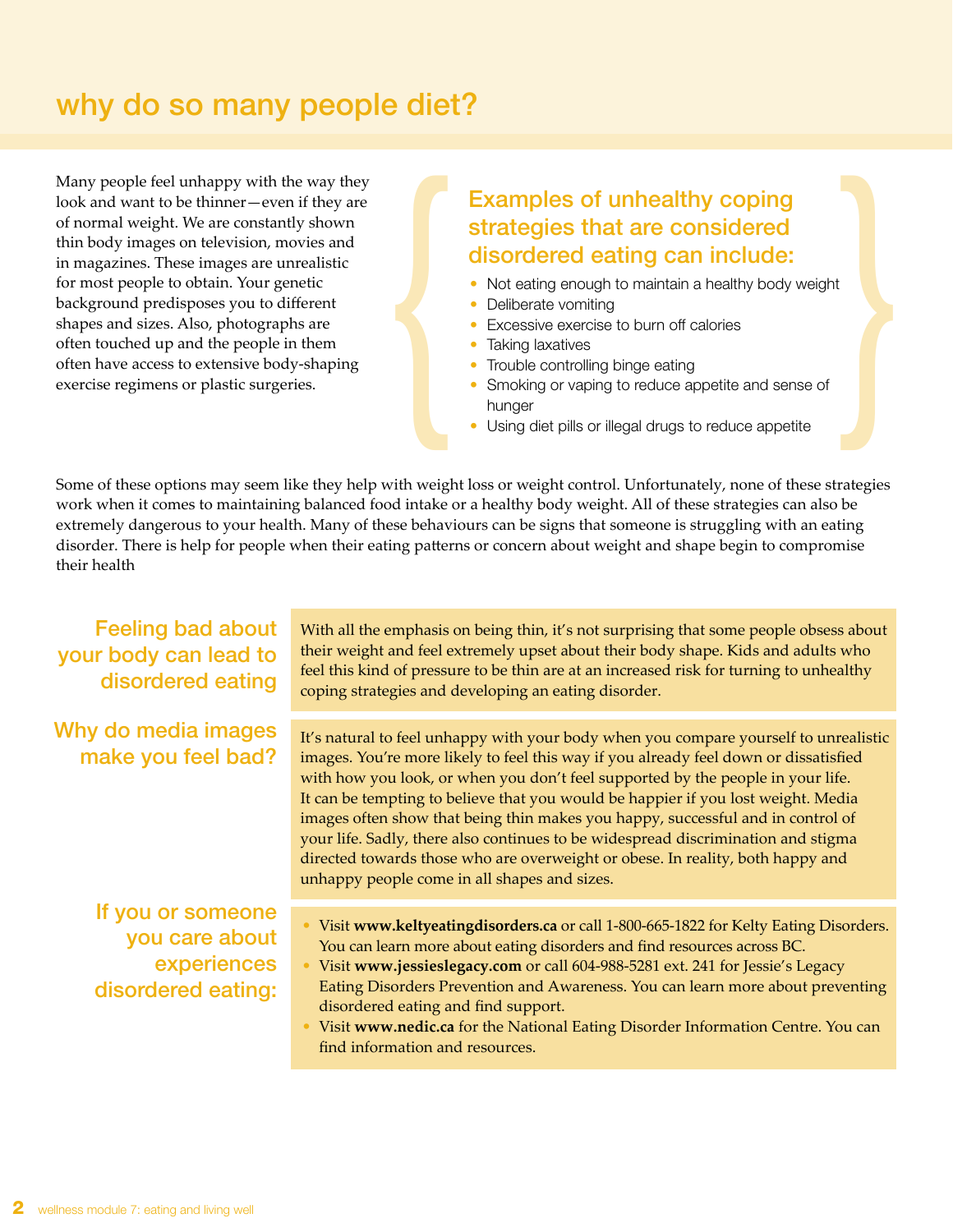# exercise can improve your mental health!

Exercise can help your physical health by increasing fitness, increasing energy and building strength. Exercise can also have a positive impact on your mental health. People who exercise often report less anxiety. It may help improve feelings of mild depression and help counter stress.

To get this positive impact on your mood, you don't have to do heavy exercise. It's better to stay within your comfort zone and slowly increase your activity levels. Be creative about ways to do this. For example, you might try doing some mild exercises while watching TV, taking a 15-minute walk during your lunch break or planning a family outing around an activity you all enjoy.

## An active lifestyle takes time to build

Exercise has many positive effects on mental health, but you may not see the benefits right away. And if you don't enjoy the exercise, it's hard to stick to a routine. To get started, think of activities you enjoy and brainstorm ways to build them into your schedule. It's usually best to start with small, realistic goals. Some people find that it's easier to stick to a routine when they exercise with a friend or spouse.

#### Too much exercise can be too much of a good thing

Some people feel like they have to exercise when the healthier option would be to rest, such as when they're injured, ill or haven't eaten enough. This is more likely to be a problem when people are very concerned about the way they look. Other times, people take on too much because they want to see results quickly. And some people push themselves to keep up with a more advanced exercise buddy. Be gentle with yourself, set realistic goals and make sure to increase intensity gradually.

#### A healthy lifestyle may be influenced by factors you can't control

It's important to recognize that a healthy lifestyle can be influenced by different factors. Here are some examples:

- **Some people experience increased pressure to look a certain way.** Teenage girls and boys, athletes with weight restrictions (like wrestlers or jockeys), dancers, models, actors and gay men are especially vulnerable to disordered eating given the high social pressures they face.
- **Your health can influence food choices.** Your appetite and energy levels can be influenced by chronic illnesses

(such as diabetes or Crohn's disease), pain conditions, mental illness, medications (for physical or mental health problems) and other medical treatments. Both health problems and treatment options can affect your wellness goals.

- **There are important external factors that influence the food people eat:**
	- **• Insufficient income:** Income can have a large impact on your ability to access healthy foods. The costs of food itself can be a barrier. People living in smaller or isolated communities may also have to travel farther to buy a range of food, which can add to the costs. In other cases, people report that they avoid buying fruits and vegetables because they can't afford to buy something their family might not like or let spoil.
	- **• Lack of time:** People who are busy—working, studying, spending time with their family—are more likely to rely on foods that are easily accessible or easy to prepare. Fast, healthy options aren't always available.
	- **• Food choices within the community:** Some communities in BC, particularly in rural or remote areas, may only have limited food choices available to community members.
	- **• Food options:** Unhealthy food choices are more available today than in the past.

Try talking to your family doctor, a dietician or local service provider for creative and manageable ways to make healthy choices.

### Do you find it hard to make healthy choices?

It's often hard to eat well and exercise when you need to. Exercise and healthy eating can help with negative moods, low energy levels and lack of fitness, but these things can make it harder to start exercising and eating well in the first place. Some people find that they eat more in the face of stress, especially food with less nutritional value like junk food or fast food. Other people find that they hardly eat at all. They may also feel too drained to exercise.

Remember to take it one day at a time. Each day is a chance to start fresh. Try to remind yourself that healthy living choices are especially important during times of stress and will help you feel better. It is important to look at the source of stress and explore other helpful coping options. See the full range of wellness modules at www. heretohelp.bc.ca for more information and practical tips.